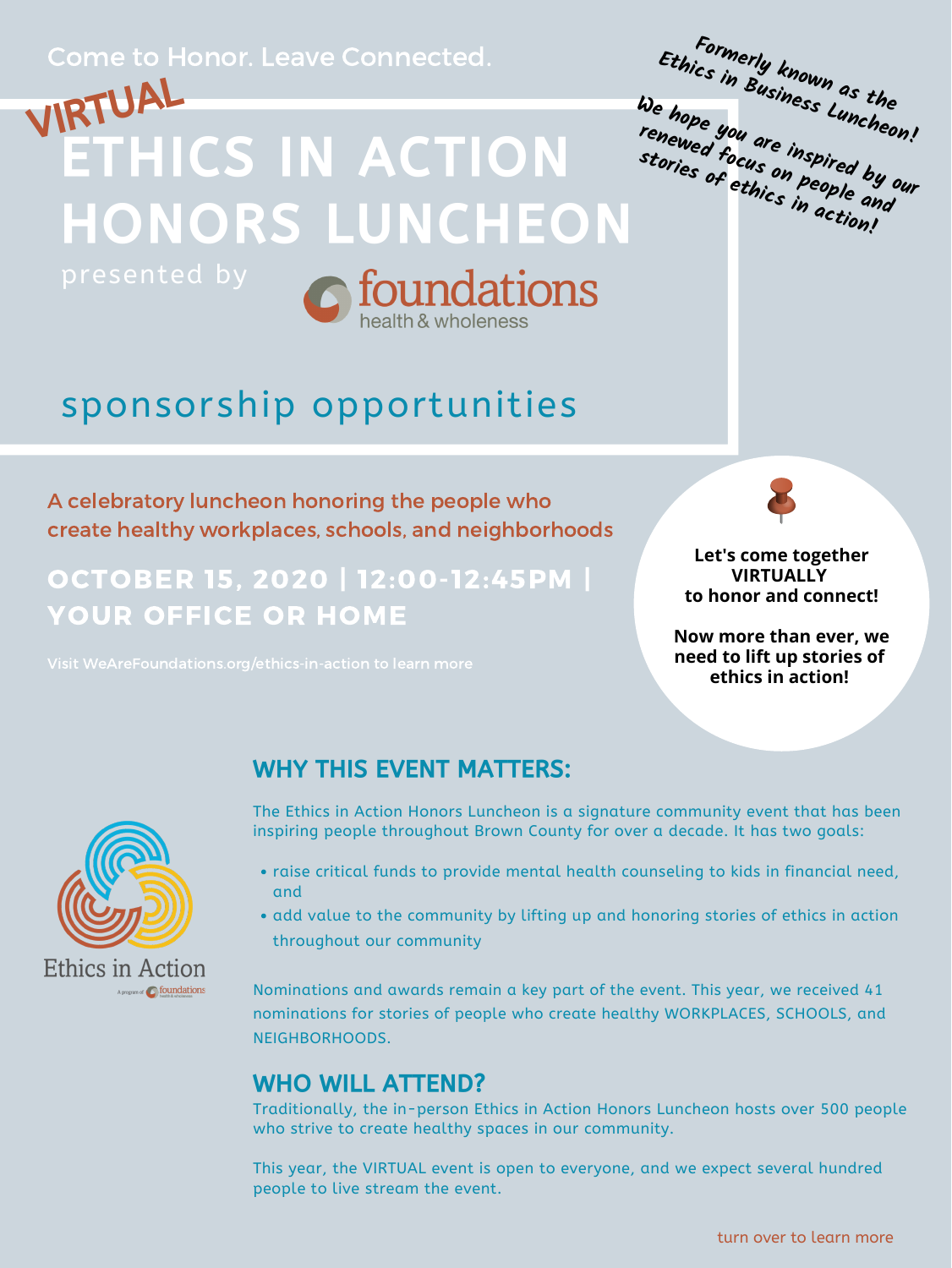## YOUR SPONSORSHIP HELPS PEOPLE HEAL MIND & SPIRIT!

## Ethics in Action Founding Sponsor - SOLD! \$25,000



#### "At Your Table" Sponsor - 27 left! \$550

Foundations Health & Wholeness is a nonprofit organization focused on innovating care to heal mind and spirit; changing lives, families, and communities. Ethics is a core value of our mission. We believe in doing the right thing. We demonstrate ethical leadership in our work and in our community.



If you want to customize your sponsor benefits, contact Kelly Nutty, Director of Development, at (920) 437-8256 or knutty@WeAreFoundations.org

As of 6/29/2020

made 150 counseling sessions a reality!

- Promotion on Social Media, Website & Event Materials
- Video Shout-outs Before and During Event
- Lunch for 50 Delivered to Worksite for Event
- Ethics & Mental Health Care Package
- Seat on Ethics Steering Committee
- Year-Round Recognition

## Honors Luncheon Event Sponsor - SOLD! \$10,000



made 60 counseling

sessions a reality!

made 30 counseling

 $ARIENS|CO$ 

sessions a reality!

- Promotion on Social Media, Website & Event Materials
- Video Shout-outs Before and During Event
- Lunch for 20 Delivered to Worksite for Event
	- Ethics & Mental Health Care Package

## Major Ethics Story Sponsor - 9 available \$5,000



- Promotion on Social Media, Website & Event Materials
- Video Shout-outs Before and During Event
- Lunch for 10 Delivered to Worksite for Event
- Ethics & Mental Health Care Package

### Supporting Ethics Story Sponsor - 16 left! \$2,000



**Anonymous (2)**





- Promotion on website & During Event
- Ethics & Mental Health Care Package

supports 12 counseling sessions!

supports 3 counseling sessions!



- Promotion on website & During Event
- Ethics & Mental Health Care Package